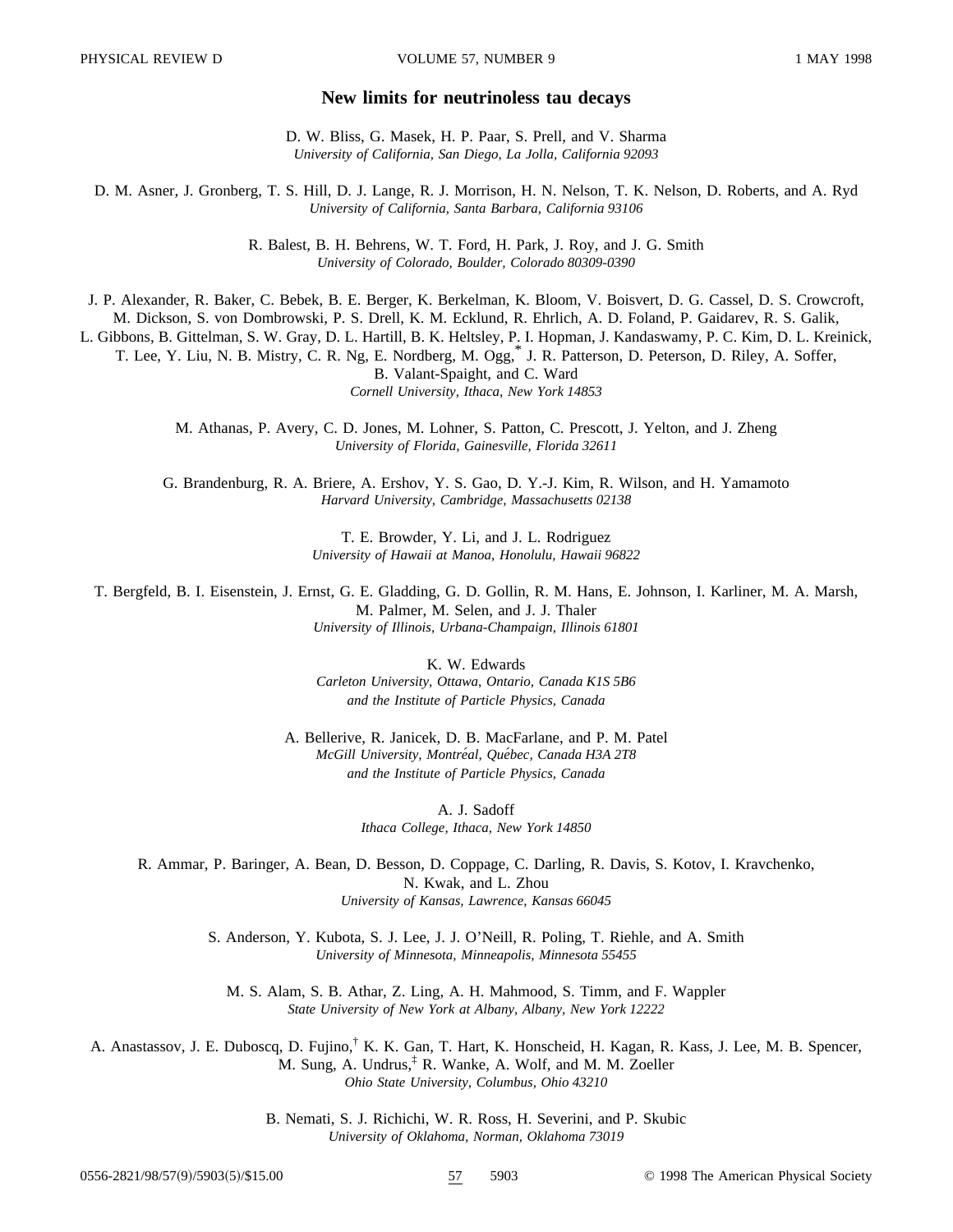M. Bishai, J. Fast, J. W. Hinson, N. Menon, D. H. Miller, E. I. Shibata, I. P. J. Shipsey, and M. Yurko *Purdue University, West Lafayette, Indiana 47907*

> S. Glenn, S. D. Johnson, Y. Kwon, S. Roberts, and E. H. Thorndike *University of Rochester, Rochester, New York 14627*

C. P. Jessop, K. Lingel, H. Marsiske, M. L. Perl, V. Savinov, D. Ugolini, R. Wang, and X. Zhou *Stanford Linear Accelerator Center, Stanford University, Stanford, California 94309*

T. E. Coan, V. Fadeyev, I. Korolkov, Y. Maravin, I. Narsky, V. Shelkov, J. Staeck, R. Stroynowski, I. Volobouev, and J. Ye *Southern Methodist University, Dallas, Texas 75275*

M. Artuso, F. Azfar, A. Efimov, M. Goldberg, D. He, S. Kopp, G. C. Moneti, R. Mountain, S. Schuh, T. Skwarnicki, S. Stone, G. Viehhauser, and X. Xing *Syracuse University, Syracuse, New York 13244*

> J. Bartelt, S. E. Csorna, V. Jain,<sup>11</sup> K. W. McLean, and S. Marka *Vanderbilt University, Nashville, Tennessee 37235*

R. Godang, K. Kinoshita, I. C. Lai, P. Pomianowski, and S. Schrenk *Virginia Polytechnic Institute and State University, Blacksburg, Virginia 24061*

G. Bonvicini, D. Cinabro, R. Greene, L. P. Perera, and G. J. Zhou *Wayne State University, Detroit, Michigan 48202*

M. Chadha, S. Chan, G. Eigen, J. S. Miller, C. O'Grady, M. Schmidtler, J. Urheim, A. J. Weinstein, and F. Wu¨rthwein *California Institute of Technology, Pasadena, California 91125*

(CLEO Collaboration)

(Received 8 December 1997; published 24 March 1998)

Neutrinoless 3-prong tau lepton decays into a charged lepton and either two charged particles or one neutral meson have been searched for using  $4.79 \text{ fb}^{-1}$  of data collected with the CLEO II detector at Cornell Electron Storage Ring. This analysis represents an update of a previous study and the addition of six decay channels. In all channels the numbers of events found are compatible with background estimates and branching fraction upper limits are set for 28 different decay modes. These limits are either more stringent than those set previously or represent the first attempt to find these decays.  $[**S0556-2821(98)04009-0**]$ 

PACS number(s): 13.35.Dx, 14.60.Fg

In the standard model of electroweak interactions the difference between the number of leptons and the number of antileptons is conserved for each generation separately. However, there is no fundamental motivation for this lepton flavor conservation in this theory because there is no symmetry associated with lepton family number. Many extensions of the standard model predict flavor violation in lepton decays. Among them are models that involve heavy neutral leptons  $\lceil 1-7 \rceil$ , left-right symmetries  $\lceil 8-10 \rceil$ , supersymmetry  $|11-14|$  or superstrings  $|15-17|$ . The expected decay branching fractions in these models depend on the unknown masses of proposed new particles and on the new coupling constants. The most optimistic branching fraction predictions are at the level of about  $10^{-6}$ . Constraints on lepton flavor violation come from studies of rare and forbidden  $K$ ,  $\pi$ , and  $\mu$  decays,  $e$ - $\mu$  conversions, neutrinoless double beta decays, neutrino oscillations,  $Z \rightarrow l_1^+ l_2^-$  decays, and other rare processes. In particular, there are strict limits on muon neutrinoless decays:  $B(\mu \to e \gamma)$  < 4.9×10<sup>-11</sup> and  $B(\mu \to e e e)$  < 2.4  $\times 10^{-12}$  at 90% confidence level [18]. However, lepton number violation rates may exhibit a strong dependence on mass and on generation number of the decaying particle, thus enhancing tau lepton decay rates. Also, the larger mass of the tau allows for new decay types which are kinematically forbidden for the muon.

The CLEO Collaboration has already performed comprehensive searches for neutrinoless tau decays in various channels  $[19-21]$ . The analysis presented in this paper updates the results of Ref.  $[19]$  with a more than twofold increase in the dataset size. The search also includes six additional channels. A detailed description of this analysis can be found in

<sup>\*</sup>Permanent address: University of Texas, Austin, TX 78712.

<sup>†</sup> Permanent address: Lawrence Livermore National Laboratory, Livermore, CA 94551.

<sup>‡</sup> Permanent address: BINP, RU-630090 Novosibirsk, Russia.

<sup>§</sup> Permanent address: Yonsei University, Seoul 120-749, Korea.

i Permanent address: Brookhaven National Laboratory, Upton, NY 11973.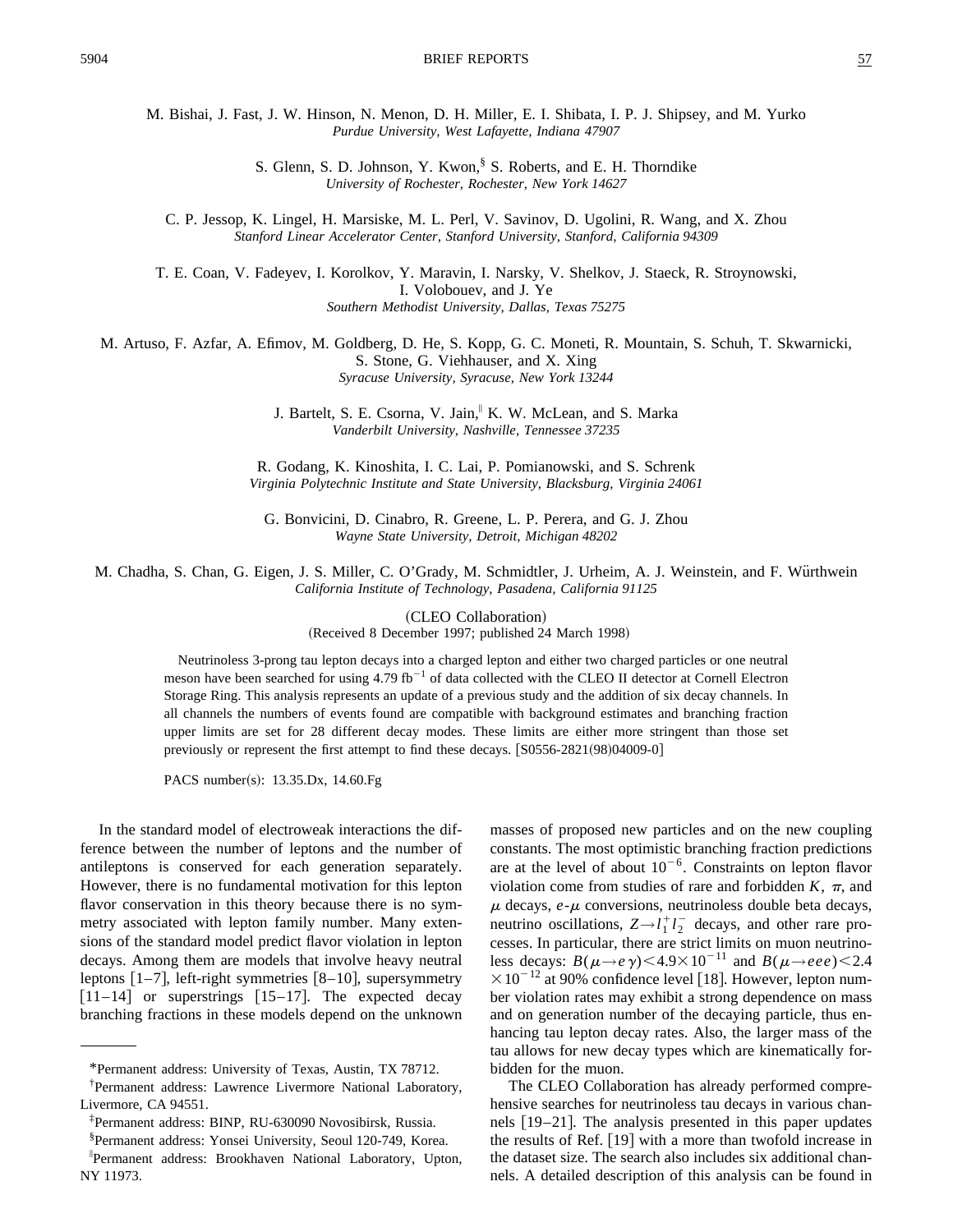3

 $\overline{a}$ 

1  $\mathbf{0}$   $e^-e^+e^-$ 

Ref.  $|22|$ . We search for tau decays into three charged particles:

$$
\tau^{\pm} \rightarrow (l_1 l_2 l_3)^{\pm}, \quad l = e \quad \text{or} \quad \mu,
$$
  

$$
\tau^{\pm} \rightarrow (l h_1 h_2)^{\pm}, \quad h = \pi^{\pm} \quad \text{or} \quad K^{\pm}.
$$

All possible combinations of final state particles and charge assignments are considered, except for those that do not conserve electric charge. Different assignments result in either lepton flavor violating decays, as in  $\tau^- \rightarrow \mu^- e^+ e^-$ , or both lepton flavor and lepton number violating decays, as in  $\tau$ <sup>-</sup>  $\rightarrow e^+ \pi^- \pi^-$ . We also search for  $\tau$  decays into one charged lepton and one neutral meson which can subsequently decay into two charged hadrons thus resulting in three charged particles in the final state:

$$
\tau^{\pm} \to l^{\pm} M
$$
,  $M = \rho^0$ ,  $\phi$ ,  $K^{*0}$ , or  $\bar{K}^{*0}$ .

The channels with two charged kaons, possibly coming from the decay of  $\phi$  meson, have been searched for the first time.

The data used in this analysis were collected with the CLEO II detector [23] at the Cornell Electron Storage Ring  $(CESR)$ . We use information from a 67-layer tracking system which also provides specific ionization measurements  $(dE/dx)$ , time-of-flight scintillation counters and a 7800crystal CsI calorimeter. These elements are inside a 1.5 T superconducting solenoidal magnet whose iron yoke also serves as a hadron absorber for a muon identification system. Tau leptons were produced in pairs in  $e^+e^-$  collisions at a center-of-mass energy of about 10.6 GeV. The data correspond to an integrated luminosity of 4.79 fb<sup>-1</sup>, and the number of produced tau pairs is  $4.37 \times 10^6$ .

We follow the search method described in Ref.  $|19|$ . Signal candidate tau decays are required to produce three wellreconstructed tracks in the detector  $(3\text{-prong decay})$ . The other tau in the event must decay into a 1-prong mode, and the total visible charge must be zero. Not more than one photon candidate or background shower in the CsI calorimeter is allowed on the 3-prong side of the event.

At least one charged particle on the 3-prong side is required to satisfy electron or muon identification criteria. These criteria are more strict in the  $\tau^{\pm} \rightarrow (lh_1h_2)^{\pm}$  and the  $\tau^{\pm} \rightarrow l^{\pm}M$  decay channels than in the  $\tau^{\pm} \rightarrow (l_1 l_2 l_3)^{\pm}$  channels because of large background from tau decays into three pions and a neutrino, in which one of the pions is misidentified as an electron or a muon. Electrons are identified by requiring that the ratio of the energy deposited by the particle in the CsI calorimeter to the momentum measured in the drift chamber is close to unity. Muon candidates are required to have a well-reconstructed track in the muon system. Charged mesons  $(\pi$  or *K*) are not positively identified, and we try all possible meson type assignments to tracks. Thus, a single event can be a candidate for more than one final state. In the channels involving neutral mesons we require the twohadron invariant mass to be consistent with that of the corresponding meson:  $M_{\pi^+\pi^-}$  < 1.2 GeV/ $c^2$  for  $\rho^0$ , 0.7 GeV/ $c^2 < M_{\pi^{\pm} K^{\mp}} < 1.1$  GeV/ $c^2$  for  $K^{*0}$  and  $\bar{K}^{*0}$ , 0.99 GeV/ $c^2 < M_{K^{\pm} K^{\mp}} < 1.05$  GeV/ $c^2$  for  $\phi$ , where the mass interval is based on the resonance width and the detector resolution.



 $e^- \pi^+ K$ 

2

 $\blacksquare$ 

 $\Omega$ 

FIG. 1. Distributions of the invariant mass of the 3-prong side particles,  $M_3$ , for the data (shaded histogram) and signal Monte Carlo events (solid line). The expected signal shapes are shown with arbitrary normalization. The dotted lines indicate the boundaries of the signal regions used. See also Fig. 2.

The main backgrounds remaining after application of particle identification requirements are photon conversions in radiative Bhabha and muon pair events, two-photon processes, low multiplicity hadronic events, and  $\tau \rightarrow 3h\nu_{\tau}$  decays in which at least one hadron is misidentified as a lepton. Photon conversions in the detector material produce  $e^+e^$ pairs with small invariant masses. To suppress conversions, we consider each pair of oppositely charged particles not identified as muons under the assumption that both particles are electrons. Events are rejected if the invariant mass is less than  $0.15 \text{ GeV}/c^2$  for any such pair. Two-photon processes have low values of the total transverse momentum with respect to the beam direction. In contrast, the signal events have at least one undetected neutrino on the 1-prong side which leads to transverse momentum imbalance. We reduce two-photon background contribution by requiring transverse momentum in excess of 0.2 GeV/*c*. Neutrino presence in the event is further exploited by requiring at least 3° acollinearity between the direction of the sum of charged particles' momenta on the 3-prong side of the event and the direction of the 1-prong momentum. For neutrinoless decays the sum of the four-momenta of the particles on the 3-prong side defines the tau direction and energy. Neglecting radiative effects, the other tau in the event has an opposite momentum vector. We determine the momentum of the 1-prong charged particle in the rest system of a parent tau with boost parameters obtained by summing the four-momenta of the 3-prong side particles. Momentum values larger than half of tau mass are kinematically forbidden for tau decay products in the rest frame of decaying particle. However, presence of a neutrino on the 3-prong side of the event may result in incorrect determination of boost parameters and higher momentum. We require that the 1-prong momentum in the parent tau rest frame is less than  $1 \text{ GeV}/c$ , thus reducing background from standard tau decay modes.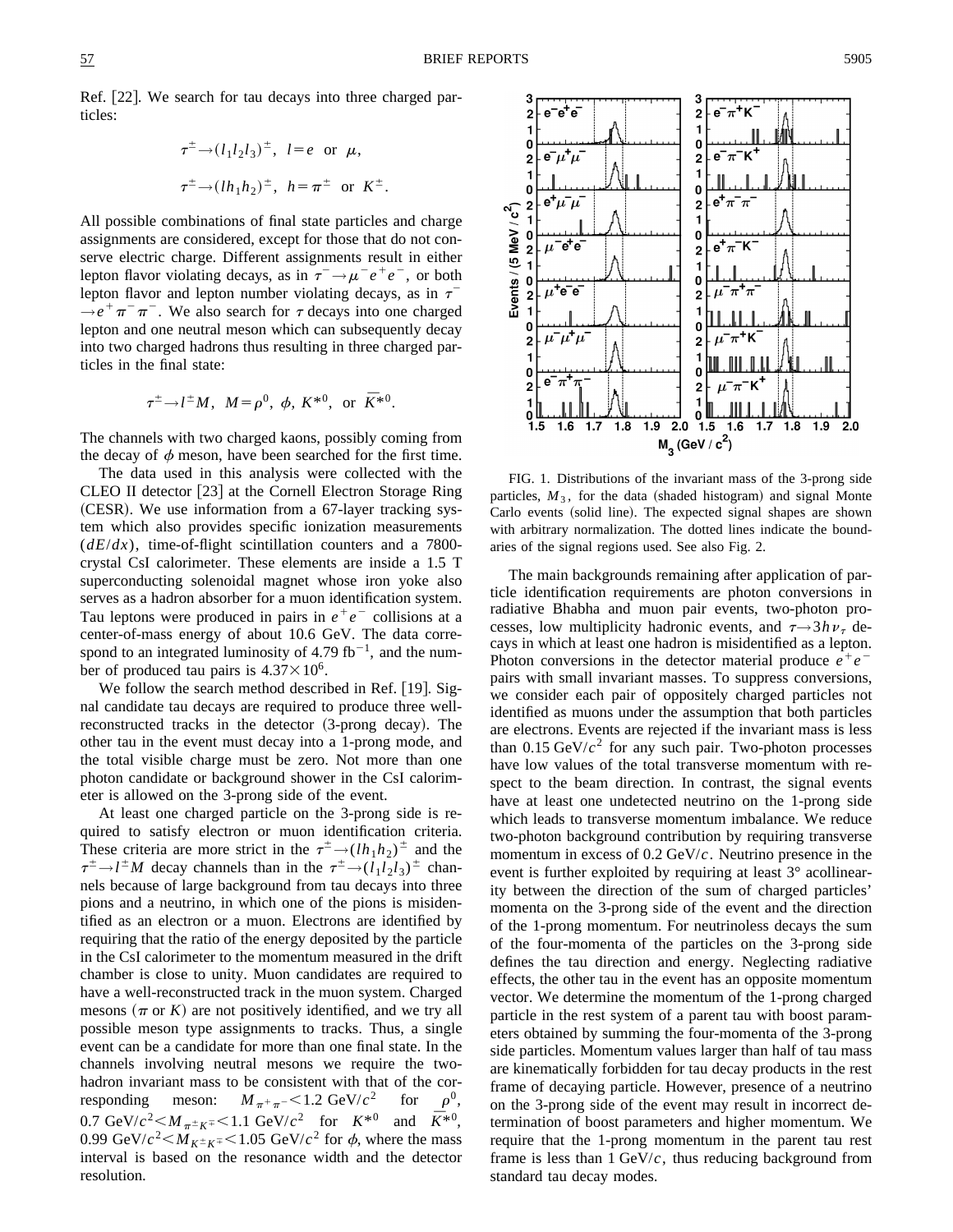

FIG. 2. Distributions of the invariant mass of the 3-prong side particles,  $M_3$ , for the data (shaded histogram) and signal Monte Carlo events (solid line). The expected signal shapes are shown with arbitrary normalization. The dotted lines indicate the boundaries of the signal regions used. See also Fig. 1.

The efficiencies of the selection criteria were estimated using 16 000 Monte Carlo events for each decay channel. Phase space distributions were used to generate neutrinoless tau decays in all the channels. The KORALB-TAUOLA program package  $[24]$  was used to simulate the tau-pair production and the decay of the 1-prong tau. Subsequent meson decays and decays of the 1-prong tau were generated according to the known branching fractions [18]. Detector signals were simulated with the GEANT-based CLEO II simulation program  $[25]$ .

For neutrinoless tau decays the total energy measured on the 3-prong side,  $E_3$ , must be equal to the beam energy,  $E_{\text{beam}}$ , and the invariant mass of the three charged particles,  $M_3$ , must be equal to the tau mass. For all channels we select rectangular signal regions in the  $E_3 - E_{\text{beam}}$  and  $M_3$ variables taking into account detector resolution, signal efficiencies, and background levels. The signal region optimization algorithm (minimization of average expected upper limits) is described in detail in Ref. [22]. We assign the channels studied to three different groups according to their background density. For the channels with low background  $(\tau^ \rightarrow e^-e^+e^-$ ,  $e^ \phi$ ,  $e^+\mu^-\mu^-$ , and  $\mu^+e^-e^-$ , where charge conjugated modes are always implied) we define the signal region as

$$
-0.39 \text{ GeV} < E_3 - E_{beam} < 0.08 \text{ GeV},
$$
\n
$$
1.70 \text{ GeV}/c^2 < M_3 < 1.81 \text{ GeV}/c^2.
$$

For the medium background channels  $(\tau^- \rightarrow e^- \mu^+ \mu^-$ ,  $\mu^{-} \mu^{+} \mu^{-}$ ,  $e^{+} \pi^{-} K^{-}$ ,  $\mu^{-} e^{+} e^{-}$ ,  $e^{+} \pi^{-} \pi^{-}$ ,  $e^{+} K^{-} K^{-}$ , and  $\mu$ <sup>-</sup> $\phi$ ) we require

TABLE I. Detection efficiencies, event statistics, expected backgrounds, and upper limits for branching fractions at 90% confidence level.

| Decay                                     | Detection     | Events         | Expected  | Upper             |
|-------------------------------------------|---------------|----------------|-----------|-------------------|
| channel                                   | efficiency, % | observed       | bg events | limits, $10^{-6}$ |
| $\tau^- \rightarrow e^- e^+ e^-$          | 17.0          | 1              | 0.21      | 2.9               |
| $\tau^ \rightarrow \mu^- e^+ e^-$         | 16.8          | $\overline{0}$ | 0.18      | 1.7               |
| $\tau^ \rightarrow \mu^+e^-e^-$           | 19.5          | $\theta$       | 0.12      | 1.5               |
| $\tau^-\rightarrow e^-\mu^+\mu^-$         | 16.5          | $\theta$       | 0.32      | 1.8               |
| $\tau^-\!\!\rightarrow\!e^+\mu^-\mu^-$    | 19.9          | $\overline{0}$ | 0.12      | 1.5               |
| $\tau^-\!\!\rightarrow\!\mu^-\mu^+\mu^-$  | 15.0          | $\overline{0}$ | 0.11      | 1.9               |
| $\tau^-\rightarrow e^-\pi^+\pi^-$         | 13.2          | $\theta$       | 0.43      | 2.2               |
| $\tau^-\!\rightarrow\!e^-\pi^-K^+$        | 13.0          | 1              | 0.29      | 3.8               |
| $\tau^- \rightarrow e^- \pi^+ K^-$        | 13.1          | 3              | 0.42      | 6.4               |
| $\tau^- \rightarrow e^- K^+ K^-$          | 11.2          | $\overline{c}$ | 0.29      | 6.0               |
| $\tau^-\rightarrow e^+\pi^-\pi^-$         | 15.3          | $\theta$       | 0.22      | 1.9               |
| $\tau^ \rightarrow$ $e^+$ $\pi^ K^-$      | 14.0          | $\overline{0}$ | 0.18      | 2.1               |
| $\tau^ \rightarrow$ e $^+K^-K^-$          | 13.0          | $\mathbf{1}$   | 0.11      | 3.8               |
| $\tau^-\!\rightarrow\!\mu^-\pi^+\pi^-$    | 8.2           | $\overline{c}$ | 0.57      | 8.2               |
| $\tau^ \rightarrow$ $\mu^ \pi^ K^+$       | 6.7           | 1              | 0.48      | 7.4               |
| $\tau^-\!\!\rightarrow\!\mu^-\pi^+K^-$    | 6.5           | 1              | 0.49      | 7.5               |
| $\tau^- \rightarrow \mu^- K^+ K^-$        | 4.5           | 2              | 0.50      | 15                |
| $\tau^-\!\!\rightarrow\!\mu^+\pi^-\pi^-$  | 8.6           | $\theta$       | 0.36      | 3.4               |
| $\tau^ \rightarrow$ $\mu^+$ $\pi^ K^-$    | 7.0           | 1              | 0.33      | 7.0               |
| $\tau^- \rightarrow \mu^+ K^- K^-$        | 4.8           | $\theta$       | 0.35      | 6.0               |
| $\tau^- \rightarrow e^- \rho^0$           | 14.4          | $\overline{0}$ | 0.45      | 2.0               |
| $\tau^- \rightarrow e^- K^{*0}$           | 9.5           | $\mathbf{1}$   | 0.32      | 5.1               |
| $\tau^-\!\rightarrow\!e^-\bar K^{*0}$     | 9.0           | 2              | 0.32      | 7.4               |
| $\tau^ \rightarrow$ $e^ \phi$             | 7.2           | $\mathbf{1}$   | 0.15      | 6.9               |
| $\tau^-\!\!\rightarrow\!\mu^-\rho^0$      | 10.6          | $\overline{c}$ | 0.43      | 6.3               |
| $\tau^-\!\!\rightarrow\!\mu^-K^{*0}$      | 6.5           | 1              | 0.46      | 7.5               |
| $\tau^-\!\!\rightarrow\!\mu^-\bar K^{*0}$ | 6.5           | $\mathbf{1}$   | 0.37      | 7.5               |
| $\tau^ \rightarrow \mu^ \phi$             | 4.1           | $\theta$       | 0.11      | 7.0               |
|                                           |               |                |           |                   |

$$
-0.17 \text{ GeV} < E_3 - E_{beam} < 0.09 \text{ GeV},
$$
\n
$$
1.74 \text{ GeV}/c^2 < M_3 < 1.80 \text{ GeV}/c^2,
$$

and for the rest of the channels (high background group) we require

> $-0.09 \text{ GeV} \leq E_3 - E_{beam} \leq 0.06 \text{ GeV},$ 1.75 GeV/ $c^2$   $< M_3$   $< 1.80$  GeV/ $c^2$ .

The 3-prong invariant mass distributions of events satisfying all background suppression criteria and lying within the  $E_3 - E_{beam}$  limits defined above are shown in Figs. 1 and 2, together with the expected signal shapes generated by the Monte Carlo simulation. There are 14 events in the data which satisfy all the selection criteria, including the 3-prong invariant mass requirement, in at least one channel. Seven of these events satisfy the selection criteria in two different channels (notably, most candidates for  $\tau^{\pm} \rightarrow l^{\pm}M$  decays also qualify for corresponding non-resonant decays), and 1 event satisfies the selection criteria in three different channels. In each channel the number of data events inside the signal region is consistent with the estimated background